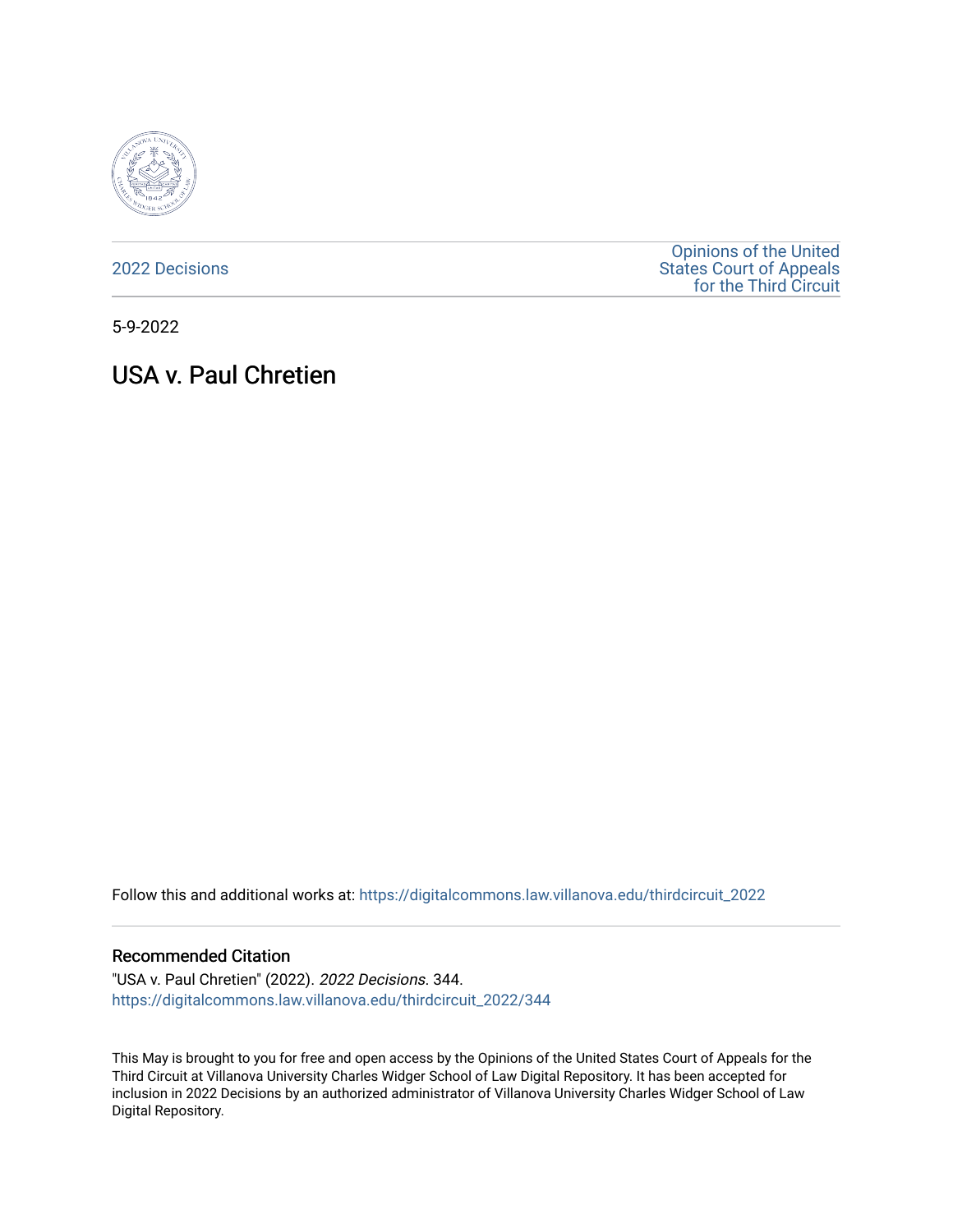### **NOT PRECEDENTIAL**

## UNITED STATES COURT OF APPEALS FOR THE THIRD CIRCUIT

\_\_\_\_\_\_\_\_\_\_

No. 21-2834 \_\_\_\_\_\_\_\_\_\_

#### UNITED STATES OF AMERICA

v.

PAUL CHRETIEN, Appellant \_\_\_\_\_\_\_\_\_\_

On Appeal from the United States District Court for the Western District of Pennsylvania (D.C. Criminal No. 2-19-cr-00262-001) District Judge: Honorable Joy Flowers Conti

Submitted Under Third Circuit L.A.R. 34.1(a) (April 26, 2022)

BEFORE: HARDIMAN, NYGAARD, and FISHER, *Circuit Judges*

(Filed: May 9, 2022)

OPINION\* \_\_\_\_\_\_\_\_\_\_

\_\_\_\_\_\_\_\_\_\_

NYGAARD, *Circuit Judge.*

<sup>\*</sup> This disposition is not an opinion of the full Court and pursuant to I.O.P. 5.7 does not constitute binding precedent.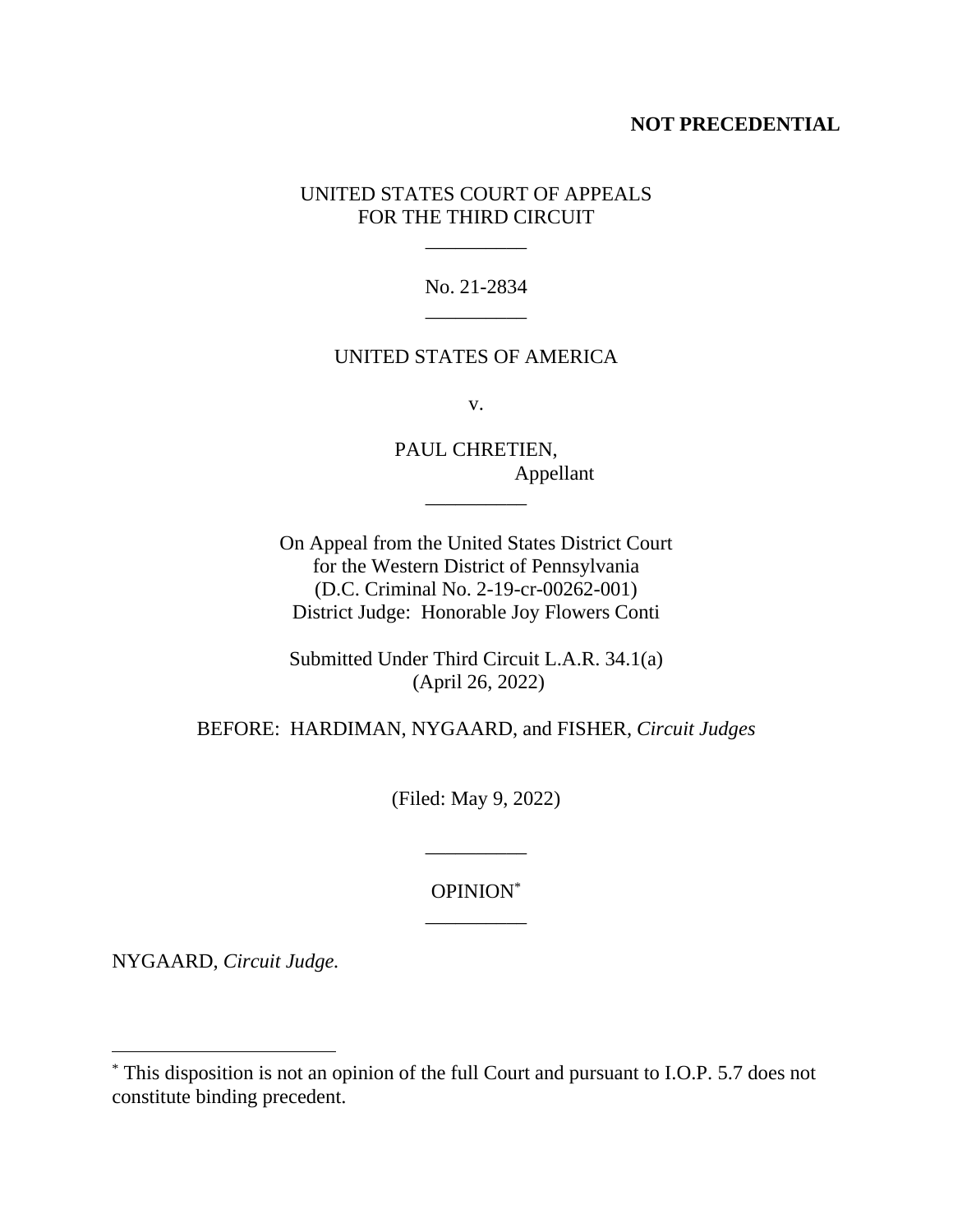Paul Chretien pleaded guilty to two offenses related to child pornography. He was sentenced to a term of 72 months' imprisonment and 5 years' supervised release for each count. His plea agreement specifically excepted the right to appeal the District Court's denial of his motion to suppress evidence. Chretien now exercises his right to appeal, and we will affirm.

We need not labor over the facts and instead refer the reader to the District Court's able description of the record in its opinion. We review the denial of a motion to suppress for clear error as to the underlying facts, but exercise plenary review as to the District Court's legal conclusions*. United States. v. Tracey*, 597 F.3d 140, 146 (3d Cir. 2010).

On appeal, Chretien argues the District Court erred by denying his motion to suppress evidence because the affidavit supporting the February 5th warrant did not provide probable cause. We disagree. 1

As an initial matter, we give great deference to the issuing judge's initial probable cause determination. *See United States v. Williams*, 974 F.3d 320, 350 (3d Cir. 2020). We evaluate only whether that judge "had a substantial basis for concluding that probable cause existed." *United States v. Stearn*, 597 F.3d 540, 554 (3d Cir. 2010). And we will uphold a warrant where the contents of the affidavit show a fair probability that contraband or evidence of a crime will be found in the place to be searched. *See Williams*, 974 F.3d at 350–51.

 $<sup>1</sup>$  Chretien also argues that the information obtained as a result of the allegedly defective</sup> search warrant cannot be saved by the good faith exception. Because we conclude that the affidavit provided a substantial basis for establishing probable cause, we do not address this argument.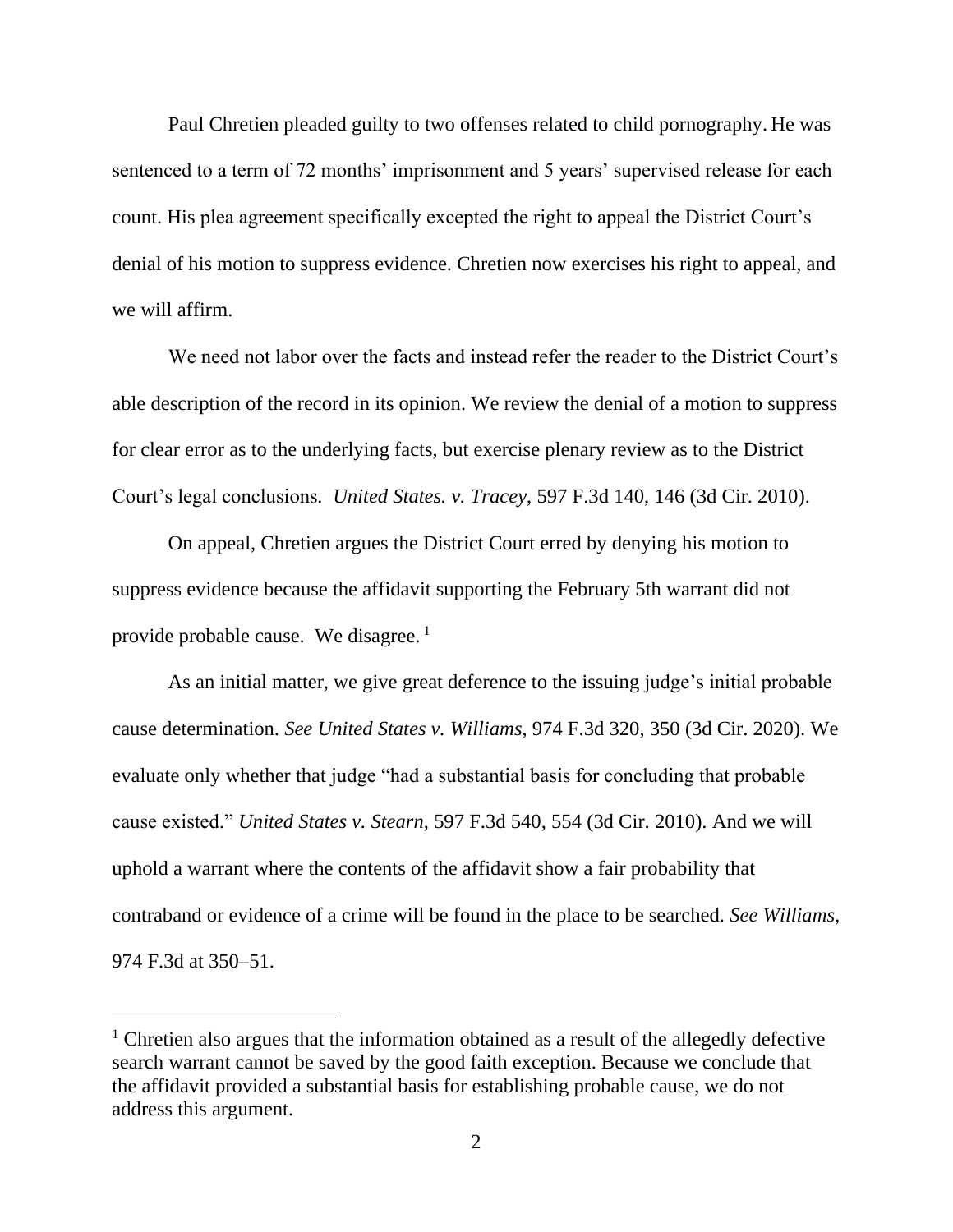Here, we agree with the District Court that the affidavit provided a substantial basis for finding probable cause. The affidavit stated Google had discovered an image of apparent child pornography, and that further investigation of this image revealed it was uploaded from an IP address linked to Chretien and his home address, and from a Google account registered using Chretien's phone number. The Detective's affidavit also explained that, based on his extensive experience investigating child pornography crimes, he knew child pornography was often stored as electronic data and that persons who distribute and possess child pornography often maintain their collections for long periods of time. The information in the affidavit thus established a fair probability that evidence of a child pornography crime would be found on the computer equipment at Chretien's residence, and thus ultimately provided a substantial basis for finding probable cause. *See United States. v. Vosburgh*, 602 F.3d 512, 526–31 (3d Cir. 2010).

Chretien's arguments to the contrary are unconvincing. His argument that the affidavit could not establish probable cause because it did not specify the date the child pornography was uploaded is unsupported by law and belied by the record. The upload date of the image is unnecessary as the determination of probable cause depends on the totality of circumstances in the affidavit. *United States v. Shields*, 458 F.3d 269, 277 (3d Cir. 2006). In any event, the affidavit explains that the gretskicarol@gmail.com Google account was first registered on April 30, 2018, and that on May 1, 2018, Google discovered the child pornography. The affidavit thus provides, at the very least, the twoday period during which the image was uploaded.

3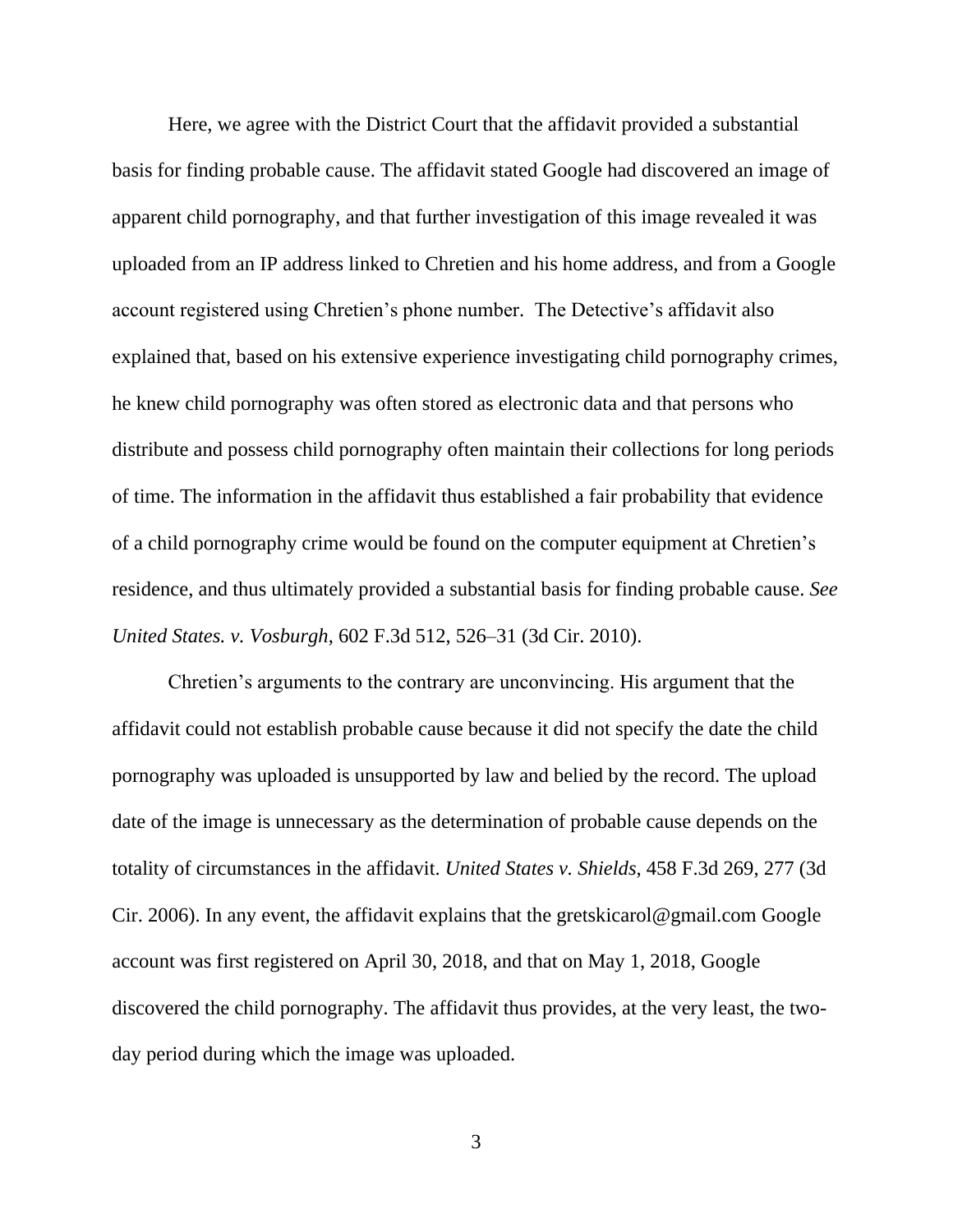Chretien's argument that the affidavit lacked probable cause because it did not prove he knew of the child pornography image also fails. The affidavit did not need to state Chretien specifically knew of the image to establish probable cause. Rather, the totality of the circumstances in the affidavit needed to establish a fair probability that evidence of a crime will be found at the place to be searched. Here, the affidavit stated the image was uploaded from an IP address Chretien subscribed to and by a Google account registered using Chretien's phone number. This information alone was sufficient to establish probable cause. *See Vosburgh*, 602 F.3d at 527.

We are similarly unpersuaded by Chretien's argument that the affidavit lacked a basis for concluding he maintained a collection of child pornography, or that images of child pornography are kept for long periods of time. Not so. The affidavit contained information which suggested Chretien had uploaded the child pornography image Moreover, the Detective's statements that child pornographers hoard child pornography for long periods were not apropos of nothing; they were based on what Detective Dish had "learned through training and experience." Joint Appendix at 54. We have held that where information establishes a defendant could be a collector of child pornography, the probable cause analysis can, and must, "account for the accepted fact that child pornography collectors tend to hoard their materials for long periods of time." *Vosburgh*, 602 F.3d at 530.

Lastly, we are unconvinced by Chretien's argument that because nine months elapsed between the date Google reported the child pornography and the date the affidavit was filed, the information was too stale to provide probable cause. We have

4